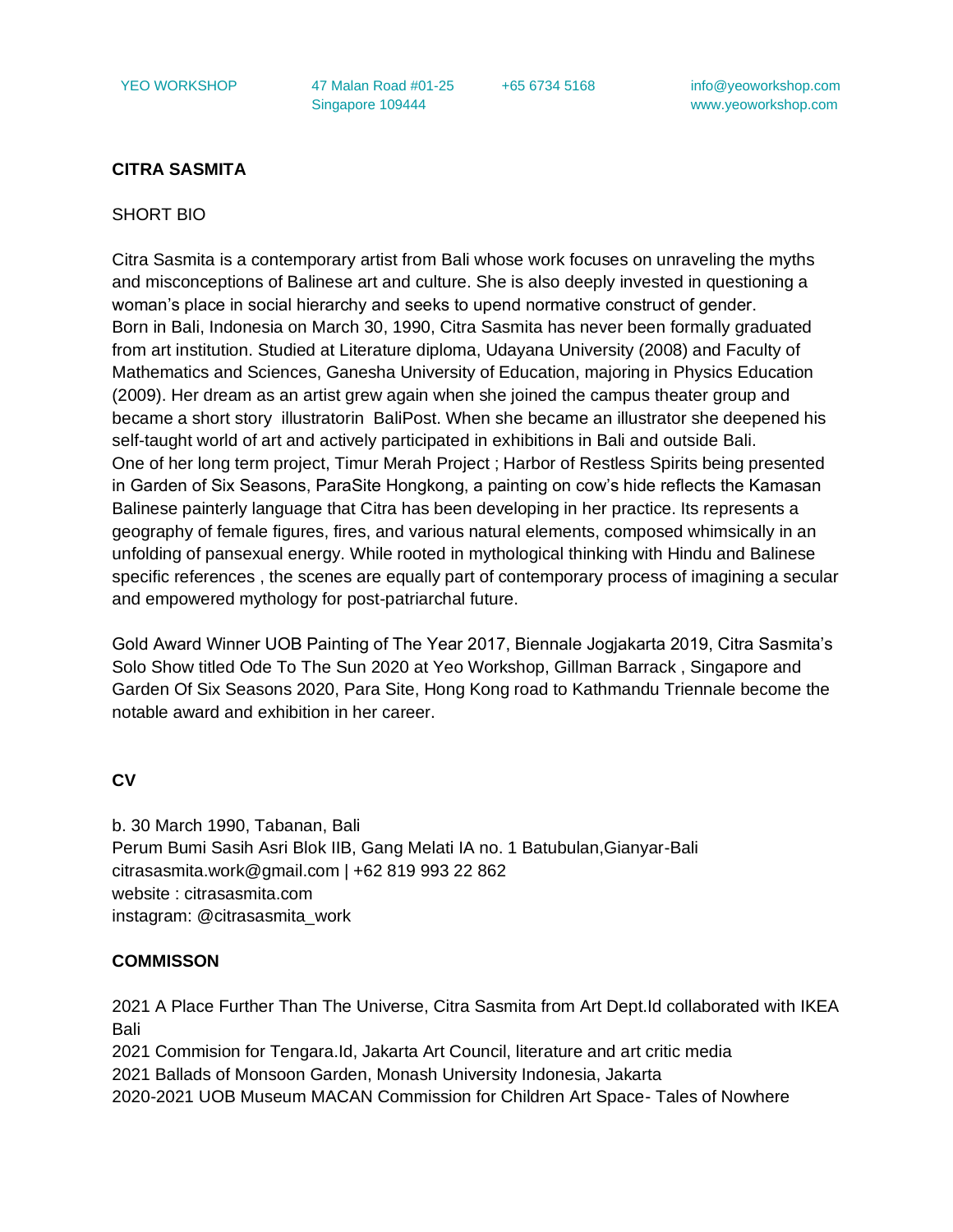YEO WORKSHOP 47 Malan Road #01-25 Singapore 109444

+65 6734 5168 info@yeoworkshop.com www.yeoworkshop.com

#### **SOLO EXHIBITIONS**

2020 Ode To The Sun, Yeo Workshop-Gillman Barracks, Singapore 2018 Under The Skin, Redbase 2018 Foundation, Yogyakarta 2017 Beauty Anatomy, Laramona, Ubud, Bali

#### **GROUP EXHIBITION**

2022 Kathmandu Triennale, Nepal 2022 S.E.A. Focus Art Fair, Singapore 2021 Post Identity, Bali Contemporary Art Now, Artsphere Gallery , Jakarta 2021 ARTJOG MMXXII, Time To Wonder, Jogja National Museum 2021 Transboundaries Yogya Annual Art, Sangkring Art Space, Yogyakarya 2021 2021 A Life Beyond Boundaries, JWD Art Space, Bangkok 2021 #Perempuan, Castlemaine Museum of Art, Sydney 2021 Host, Edel Assanti, London 2021 Hidup Berdampingan Dengan Musuh, Ciputra Artpreneur, Jakarta 2021 Art Jakarta Virtual, Booth Bale Project 2020 Indonesia Calling 2020, Sixteenalbermarle, Sydney 2020 Art Jakarta Virtual, Booth Makassar Biennale 2020 UOB Indahnya Berbagi dalam Berkarya, Dari Seniman Untuk Seniman 2020 Pekan Kebudayaan Nasional "Ketahanan Tubuh" 2020 Semesta Perempuan, Museum Basoeki Abdullah, Jakarta 2020 ARTJOG Resilience, Jogja National Museum, Yogyakarta 2020 Virtue, Celebrating 8th Abdurahman Wahid Center For Peace Universitas Indonesia, Jakarta 2020 Arisan Karya, Museum Macan, Jakarta 2020 Garden Of The Six Seasons, ParaSite, HongKong 2019 Bali Mega Rupa, Neka Museum, Bali 2019 Biennale Jogja, Do We Live In The Same Playground, Jogja National Museum 2019 Siklus Buana, Gallery Cipta 2, Dewan Kesenian Jakarta 2019 Nurture (Bumbon Project), Gallery Katamsi, Yogyakarta 2019 I...Therefore I Am, Can's Gallery, Jakarta 2019 Synthesis (Wonders Of Indonesia), National Gallery Kvadrat 500 Bulgaria 2019 Self /Field, Workshop, Ubud Bali 2019 Exploration, Titian Art Space, Ubud, Bali 2019 Tanda Seru, Uma Seminyak, Seminyak, Bali 2019 Fundraising Bali Yang Binal, Cush Cush Gallery, Denpasar, Bali 2018 Celebration of The Future, AB.BC Building, Nusa Dua 2018 Masa Subur; Efek Samping, Karja Art Space, Ubud